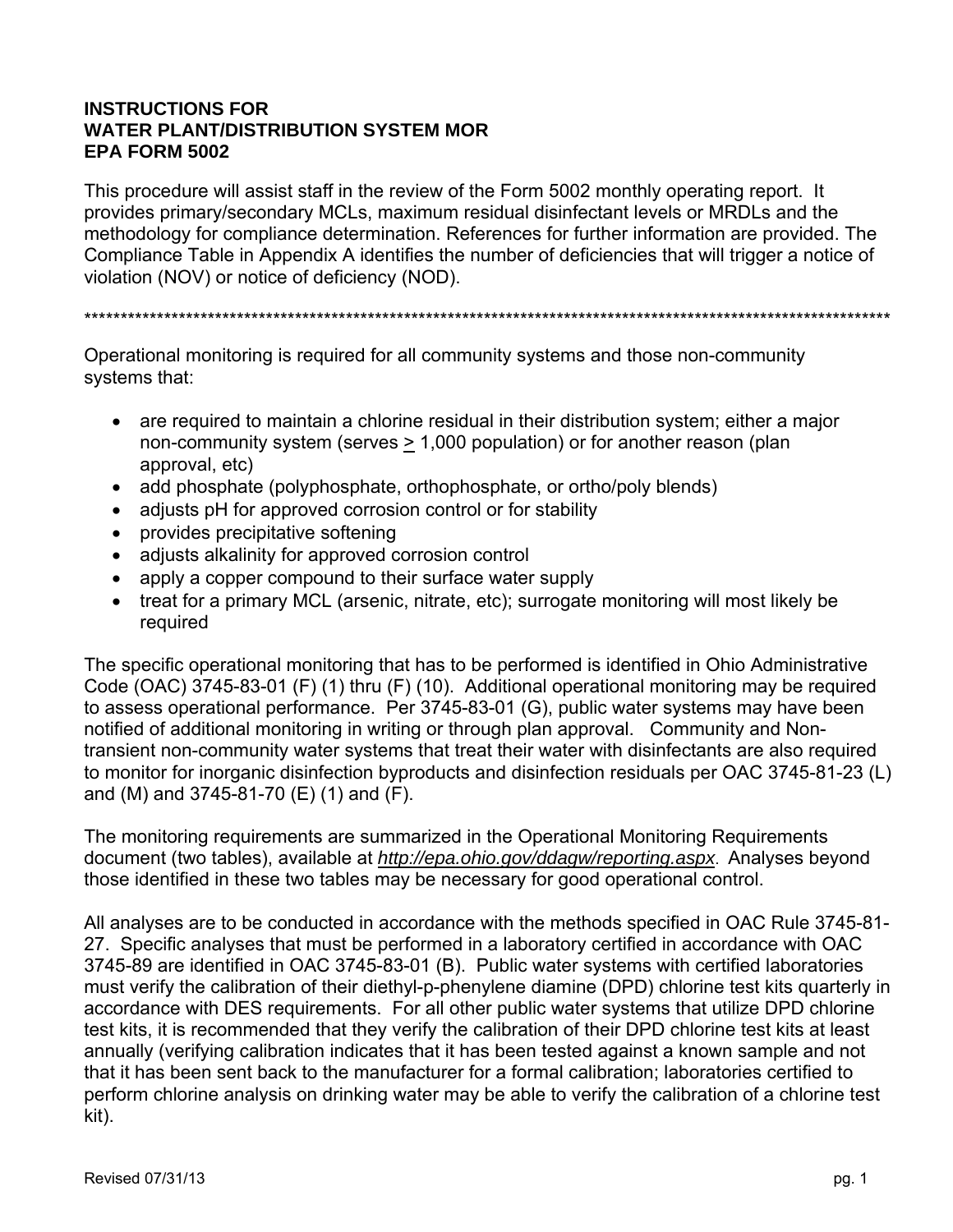OAC 3745-83-01 (H) requires those public water systems affected by the above mentioned rules to submit a report for each month of operation. Submission of Ohio EPA Form 5002 will satisfy this reporting requirement. The report must be submitted to your local Ohio EPA District Office by the  $10<sup>th</sup>$  day of the month following the reporting month.

In accordance with the following schedule, the monthly operating report shall be submitted electronically via eDWR.

| <b>Population served</b> | Latest date to begin electronic reporting |
|--------------------------|-------------------------------------------|
| 3,301 or more            | July 1, 2012                              |
| 501 - 3,300              | July 1, 2013                              |
| Less than 500            | July 1, 2014                              |

The director may grant up to a twenty-four month extension to the electronic reporting requirement. A public water system requesting an extension shall submit a detailed explanation as to why electronic reporting cannot be performed.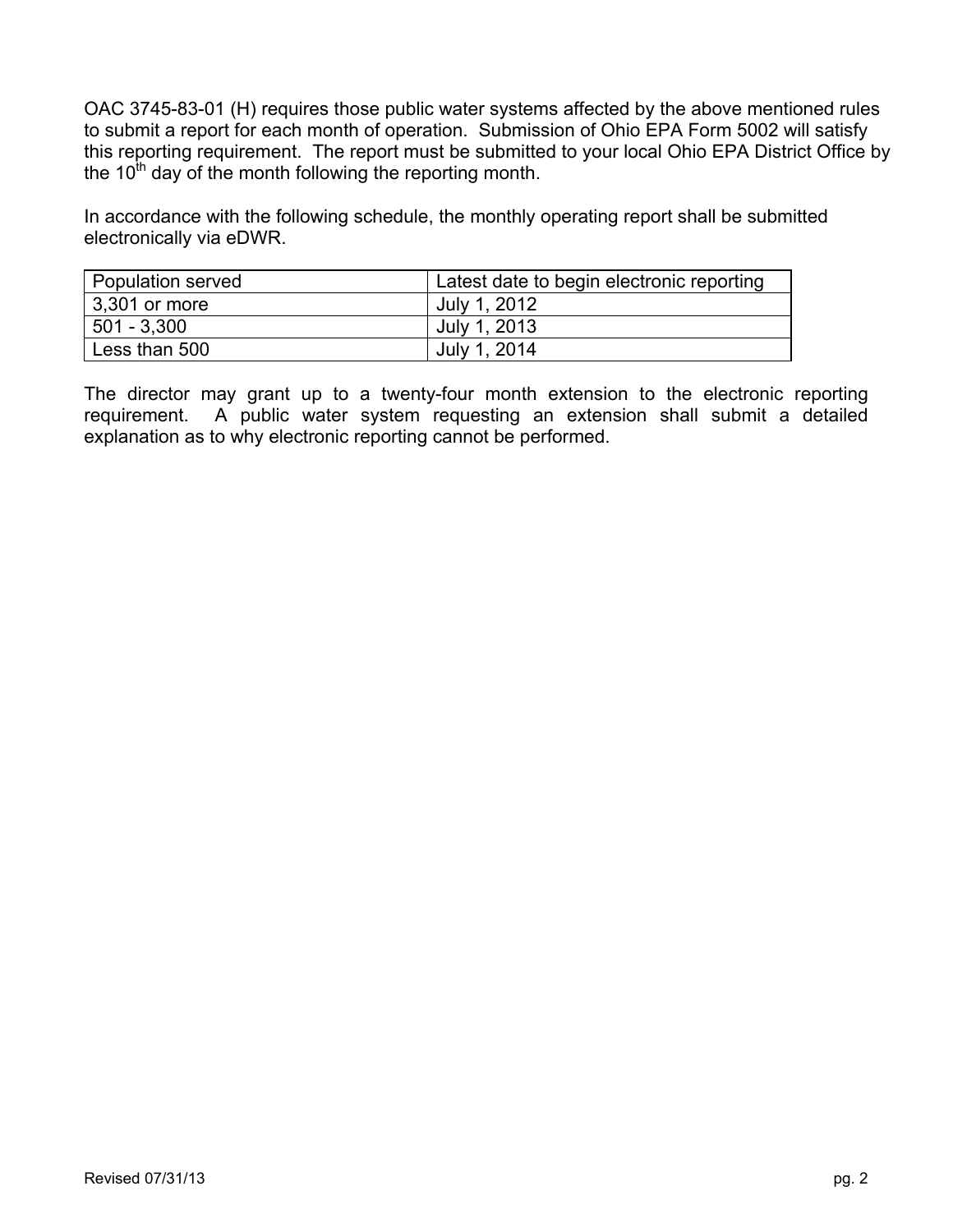# **Instructions for Completing Water Plant / Distribution System MOR**

### 1. **Public Water System Information**

- Print or type the PWS Name and the STU Name (Facility).
- $\bullet$  Enter the PWS ID # and the STU # (Facility ID).

# 2. **Laboratory Information**

- For the Reporting Period enter the Month and Year (i.e., 7/2012).
- Enter the Reporting Lab ID number
	- $\circ$  If both a commercial lab and the WTP lab are utilized, identify the commercial lab number in the header and enter the WTP lab number (or additional commercial lab numbers) in the comment section.
	- o If a chlorine test kit is being used and it is the only analysis being performed, enter 8000.
	- o If an iron/manganese test kit is being used, enter the ID number of the lab that performs the monthly Fe/Mn analysis.
- Enter the Reporting Lab Name
	- o If both a commercial lab and the WTP lab are utilized, identify the commercial lab name in the header and enter the WTP lab name (or additional commercial lab names) in the comment section.
	- o If an iron/manganese test kit is being used, enter the name of the lab that performs the monthly Fe/Mn analysis.

# 3. **Analytical Information**

- Any analytical results that are below the detection limit should be reported at the detection limit (<0.1 would be reported as 0.1).
- Report the data to the accuracy requested in these instructions. If rounding is necessary then round up if the digit to be truncated is '5' or greater (for example, if the data is to be reported to one decimal place, 1.24 becomes 1.2; 1.25 becomes 1.3).

# (a) Plant Production

- Enter the day's quantity of water produced.
- Report in millions of gallons per day MGD (report in MGD even for low productions; a production of 1,500 gallons/day would be reported as 0.0015 MGD).
- On days when no water is produced, report a zero.
- Water systems which purchase water should report their daily water use if that information is available; otherwise, report an estimate of the daily water use based upon monthly or quarterly master meter readings.

# (b) Calculated Fluoride Dosage

Reporting of the calculated fluoride dosage is not specifically required by OAC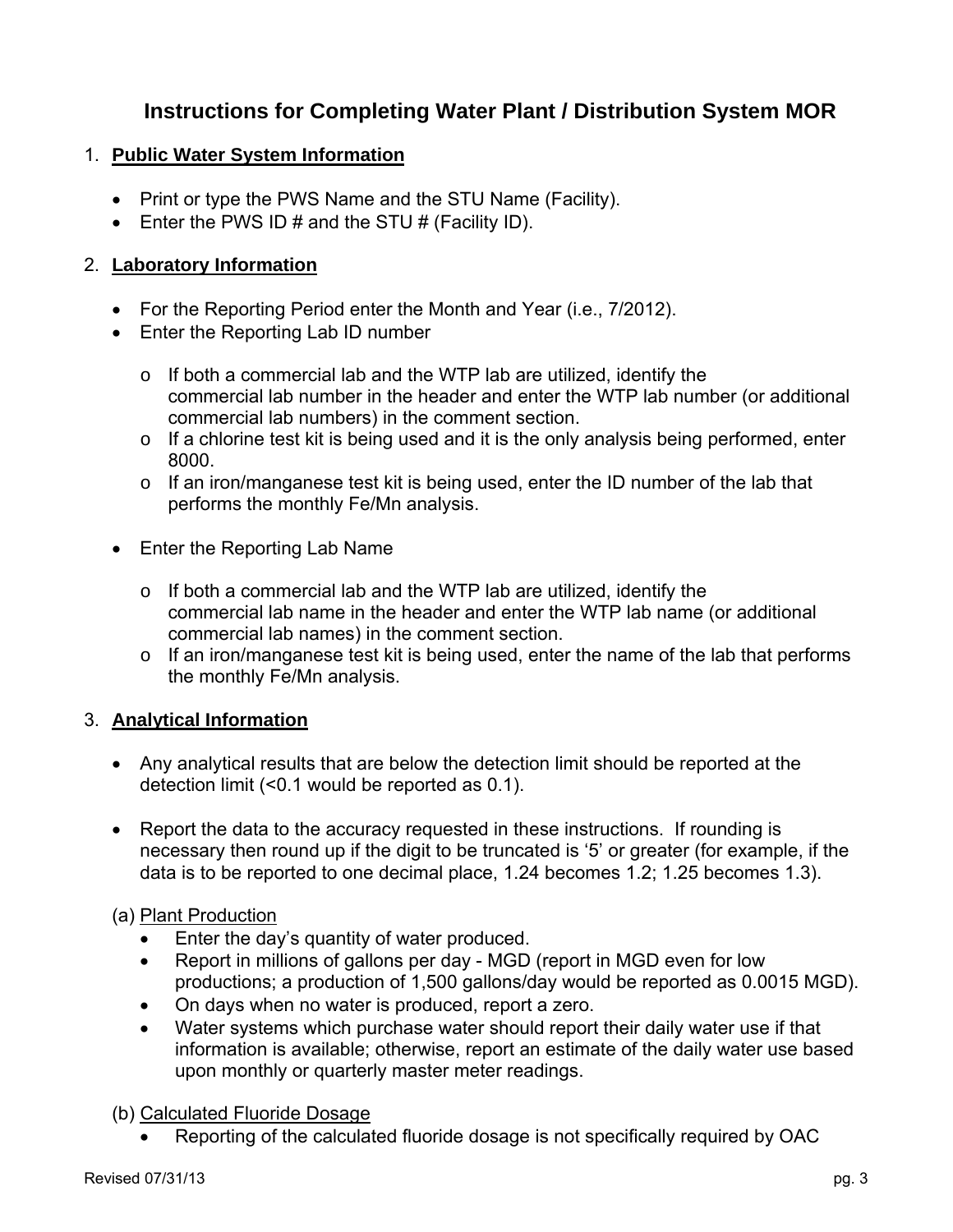3745-83-01(F), however OAC 3745-82-03(C)(2) requires that this information be recorded daily (i.e., record on bench sheets).

- If reported, report the calculated fluoride level at the plant tap.
- If reported, report to two decimal places.
- Calculate using finished water metered supplies.

(c) Fluoride - Raw

- Report the fluoride content of the water prior to the application of such.
- Report to two decimal places.
- If more than one sample is collected in any one day from the same source, then report the average.

(d) Fluoride - Plant Tap (Entry Point)

- Report the fluoride content of the water collected at the plant tap.
- Report to two decimal places.
- If more than one sample is collected in any one day, report the average. Also, if any sample is outside of the 0.8 - 1.3 mg/L range, report this in the comment section.

(e) Fluoride – Distribution

Reporting the fluoride level in the distribution system is not required by OAC 3745-83- 01(F) however; if it is reported on this MOR, follow these guidelines:

- Report to two decimal places.
- If more than one sample is collected in any one day, report the highest.
- (f) Highest Fluoride Result of the Month
	- Report the highest fluoride result collected at the plant tap.
	- Report to two decimal places.

(g) Date of the Highest Fluoride Result of the Month

- Report the date of highest fluoride result collected at the plant tap.
- (h) Fluoride Compound Applied

Identify which of the following fluoride compounds is utilized:

- Sodium Fluoride NaF
- Sodium Silicofluoride Na<sub>2</sub>SiF<sub>6</sub>
- Hydrofluosilicic Acid  $H_2$ SiF<sub>6</sub>.
- (i) Fluoride Quality Control Check Sample Date Report the date on which the fluoride quality control check sample was performed.
- (j) Fluoride Quality Control Check Sample (P/F) Report the result of the fluoride quality control check sample as Pass (P) or Fail (F).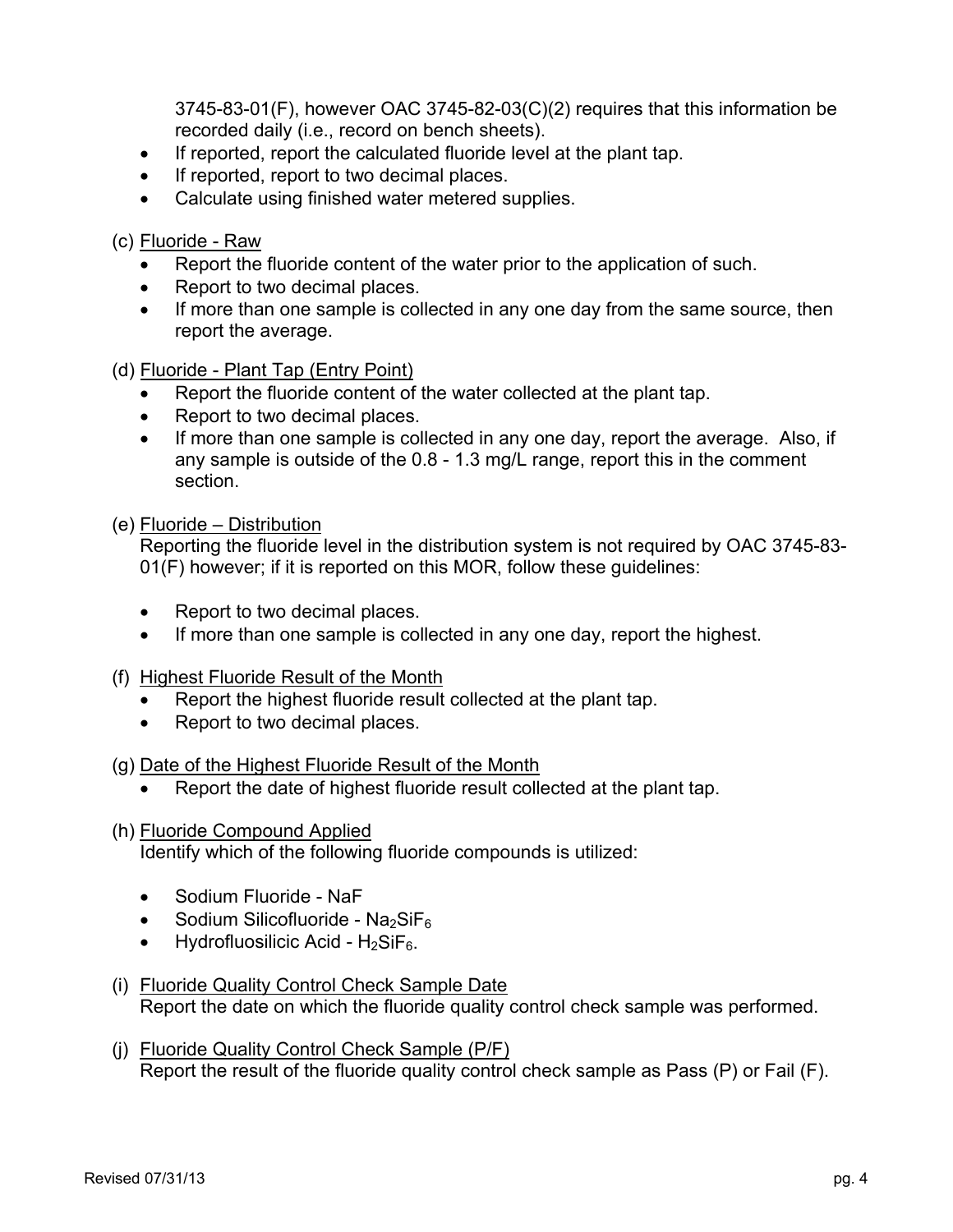### **Additional Fluoride Information:**

*(From rescinded Ohio EPA Fluoride Policy, WQ-11-001, and from OAC 3745-82-03)*

In accordance with OAC 3745-82-03(C)(1)(c), public water systems that add fluoride shall maintain a range of 0.8 – 1.3 mg/L in the finished water (plant tap/entry point) and shall notify Ohio EPA within 48 hours of any instance in which the range is not maintained.

In accordance with OAC 3745-82-03(C)(3), public water systems that lose their capability to accurately determine the fluoride content of their finished water due to laboratory equipment failure or malfunction, shall cease feeding all fluoride compounds and notify the Ohio EPA within 48 hours and provide a tentative schedule for resumption of acceptable fluoridation.

In accordance with OAC 3745-82-03(C)(4), public water systems that lose their capability to feed fluoride shall notify Ohio EPA within 48 hours and provide a tentative schedule for resumption of acceptable fluoridation.

In accordance with OAC 3745-82-03(C)(2), public water systems that add supplemental fluoride shall keep a daily record of the amount of fluoride compound added, the quantity of water fluoridated, the calculated fluoride dosage, and the fluoride content of the water as delivered to the customers.

The theoretical fluoride level at the plant tap on any given day is equal to the calculated dosage plus the raw water concentration. The theoretical and actual plant tap fluoride concentrations should agree within 0.20 mg/L.

In the event of an over feed, the following recommendations from the Center for Disease Control and Prevention and Ohio EPA should be used:

| <b>Fluoride Content</b><br>$(mg/L)$ ,<br>as measured at the<br>entry point (plant tap)* | <b>Recommended Actions</b>                                                                                                                                                                                                                                                                                                                                               |
|-----------------------------------------------------------------------------------------|--------------------------------------------------------------------------------------------------------------------------------------------------------------------------------------------------------------------------------------------------------------------------------------------------------------------------------------------------------------------------|
| 1.4 to 2.0                                                                              | 1. Leave the fluoridation system on.<br>2. Determine malfunction and repair.<br>3. Notify supervisor and report the incident to the Ohio EPA and to<br>the appropriate county health department.                                                                                                                                                                         |
| 2.1 to 4.0                                                                              | 1. Determine malfunction and immediately try to repair.<br>2. If the problem is not found and corrected quickly, turn off the<br>fluoridation system.<br>3. Notify supervisor and report the incident to the Ohio EPA and to<br>the appropriate county health department.<br>4. If fluoridation system was turned off then determine malfunction,<br>repair and restart. |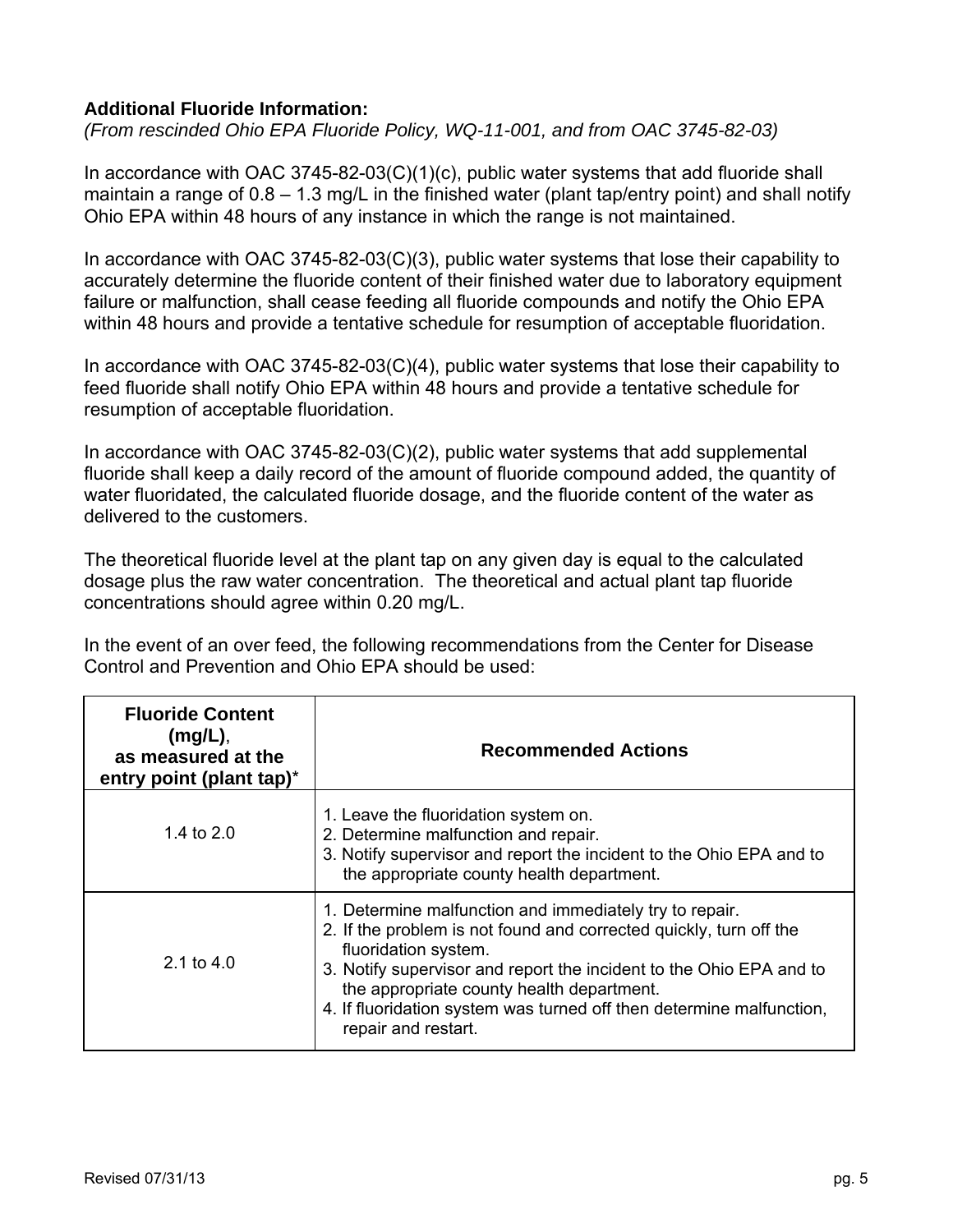| 4.1 to 10.0    | 1. Determine malfunction and immediately try to repair.<br>2. If the problem is not found and corrected quickly, turn off the<br>fluoridation system.<br>3. Notify supervisor and report the incident to the Ohio EPA and to<br>the appropriate county health department.<br>4. Take water samples at several points in the distribution system<br>and test the fluoride content. Flush and retest if results are high.<br>5. Determine malfunction and repair. Then, with supervisors<br>permission and Ohio EPA's permission restart the fluoridation<br>system.     |
|----------------|------------------------------------------------------------------------------------------------------------------------------------------------------------------------------------------------------------------------------------------------------------------------------------------------------------------------------------------------------------------------------------------------------------------------------------------------------------------------------------------------------------------------------------------------------------------------|
| 10.1 or higher | 1. Turn off the fluoridation system immediately.<br>2. Notify supervisor and report the incident to the Ohio EPA and to<br>the appropriate county health department.<br>3. Issue a no use advisory to the public.**<br>4. Take water samples at several points in the distribution system<br>and test the fluoride content. Flush and retest if results are high.<br>5. Determine malfunction and repair. Then, with supervisors<br>permission and Ohio EPA's permission, restart the fluoridation<br>system.<br>6. Notify the public once the problem has been fixed. |

\* The data shall be rounded to one decimal place. Round up if the digit to be truncated is '5' or greater (for example, 0.74 becomes 0.7; 1.35 becomes 1.4).

\*\* Compliance with the fluoride MCL and SMCL is determined based on a running annual average of the daily plant tap results. Under most circumstances, one or two days of fluoride over the SMCL or MCL will not cause the annual average to exceed either standard, and does not pose an immediate or long term threat to public health. The no use advisory at 10.1 mg/L or higher is a precautionary measure recommended by the CDC for those rare overfeed events that result in fluoride concentrations greater than 10 mg/L.

Formulae to determine fluoride dosage -

| For Sodium Fluoride (NaF):                                        | Gallons saturated solution x 0.018<br>MGD water treated                                                                                     | $=$ mg/L fluoride |
|-------------------------------------------------------------------|---------------------------------------------------------------------------------------------------------------------------------------------|-------------------|
| For Sodium Silicofluoride ( $Na2SiF6$ ): _________ Ibs. $Na2SiF6$ | MGD water treated x 13.95                                                                                                                   | $=$ mg/L fluoride |
| For Hydrofluosilicic Acid ( $H_2SiF_6$ ):                         | <u>lbs. H<sub>2</sub>SiF<sub>6</sub> used x % H<sub>2</sub>SiF<sub>6</sub> (from supplier) = mg/L fluoride</u><br>MGD water treated x 10.56 |                   |

#### (k) pH (Entry point)

Report pH if it is adjusted for an Ohio EPA approved corrosion control recommendation or study, if it is being adjusted for stability, or if lime softening is performed.

- Report to one decimal place.
- If more than one sample is collected in any one day, report the average.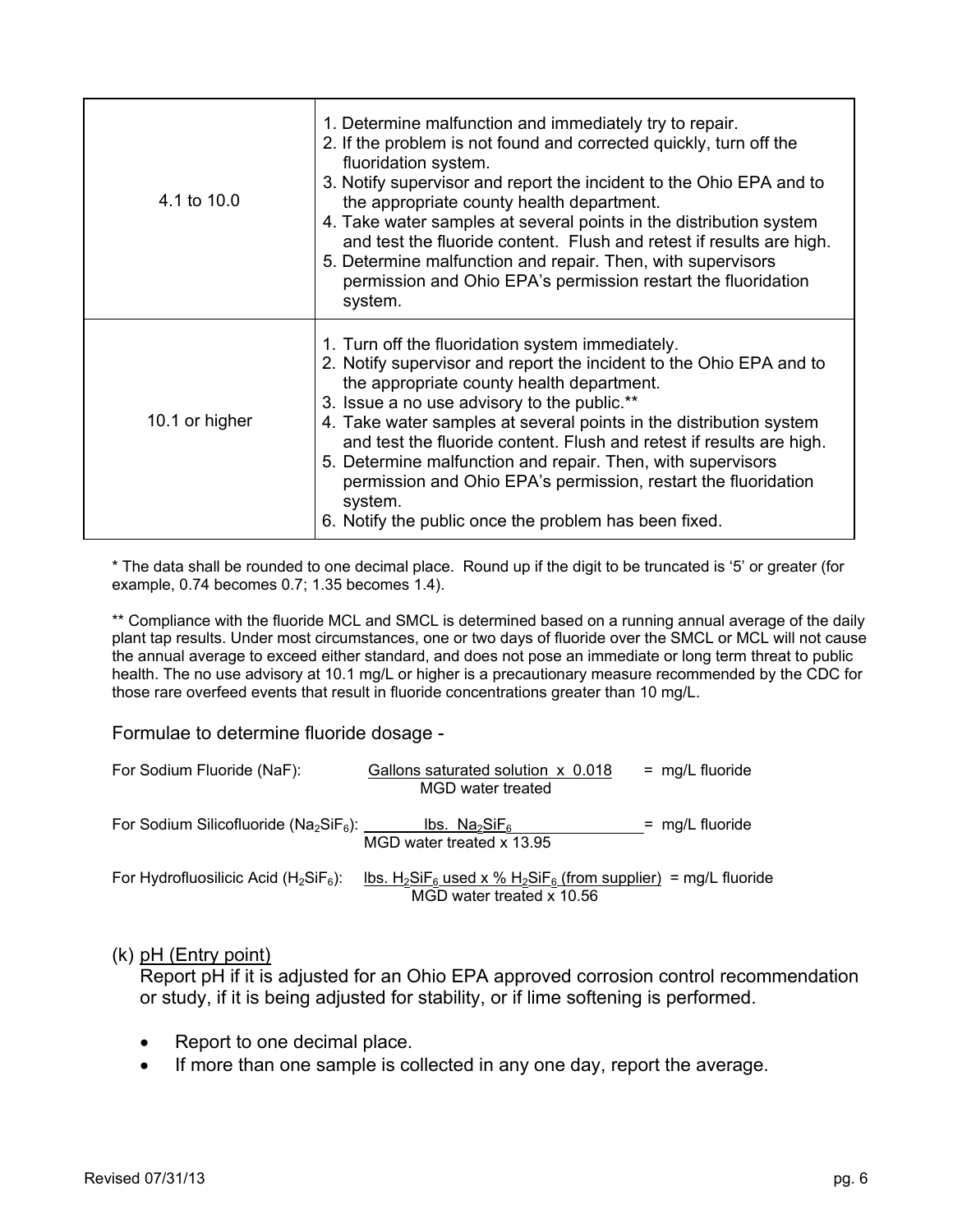If pH is adjusted for an Ohio EPA approved corrosion control recommendation, then report pH on either Form 5002 (Water Plant/Distribution System MOR) or on Form 5108 (Water Quality Parameter Monitoring Reports) as follows:

| <b>PWS Type</b>                                 | Ohio EPA Form #                                   |
|-------------------------------------------------|---------------------------------------------------|
| Comm. PWS > 50,000                              | 5108 – Report every 6 Months                      |
| Comm. PWS $\leq 50,000$<br>ጼ<br><b>NTNC PWS</b> | Monitor at EP001:<br>5002 - Report monthly        |
|                                                 | Monitor at DS00X:<br>5108 - Report every 6 Months |

Note: Water Quality Parameter (WQP) compliance is defined in OAC 3745-81-82 (G) which allows 9 excursions in a six month period. Each day in between sampling events is considered a separate excursion. Additional sampling would be required in order to not exceed the 9 excursions and trigger a violation.

### (l) Alkalinity - Phenol (Entry Point)

• If more than one sample is collected in any one day, report the average.

(m) Alkalinity – Total (Entry Point)

If more than one sample is collected in any one day, report the average unless alkalinity stability is also performed, in which case only the corresponding total alkalinity value should be reported.

 If pH is adjusted for an Ohio EPA approved corrosion control recommendation, then report on either this Form (5002) or Form 5108 as follows:

| <b>PWS Type</b>                                 | Ohio EPA Form #                                   |  |  |  |  |  |  |  |  |
|-------------------------------------------------|---------------------------------------------------|--|--|--|--|--|--|--|--|
| Comm. PWS > 50,000                              | 5108 – Report every 6 Months                      |  |  |  |  |  |  |  |  |
| Comm. PWS $\leq 50,000$<br>8<br><b>NTNC PWS</b> | Monitor at EP001:<br>5002 - Report monthly        |  |  |  |  |  |  |  |  |
|                                                 | Monitor at DS00X:<br>5108 - Report every 6 Months |  |  |  |  |  |  |  |  |

Note: Water Quality Parameter (WQP) compliance is defined in OAC 3745-81-82 (G) which allows 9 excursions in a six month period. Each day in between sampling events is considered an excursion. Additional sampling would be required in order to not exceed the 9 excursions and trigger a violation.

#### (n) Alkalinity – Stability (Entry Point)

 Enter the result of the calcium carbonate stability (marble) test or the calculated pH saturation value (to one decimal place) when using Langelier's Index for calcium carbonate stability.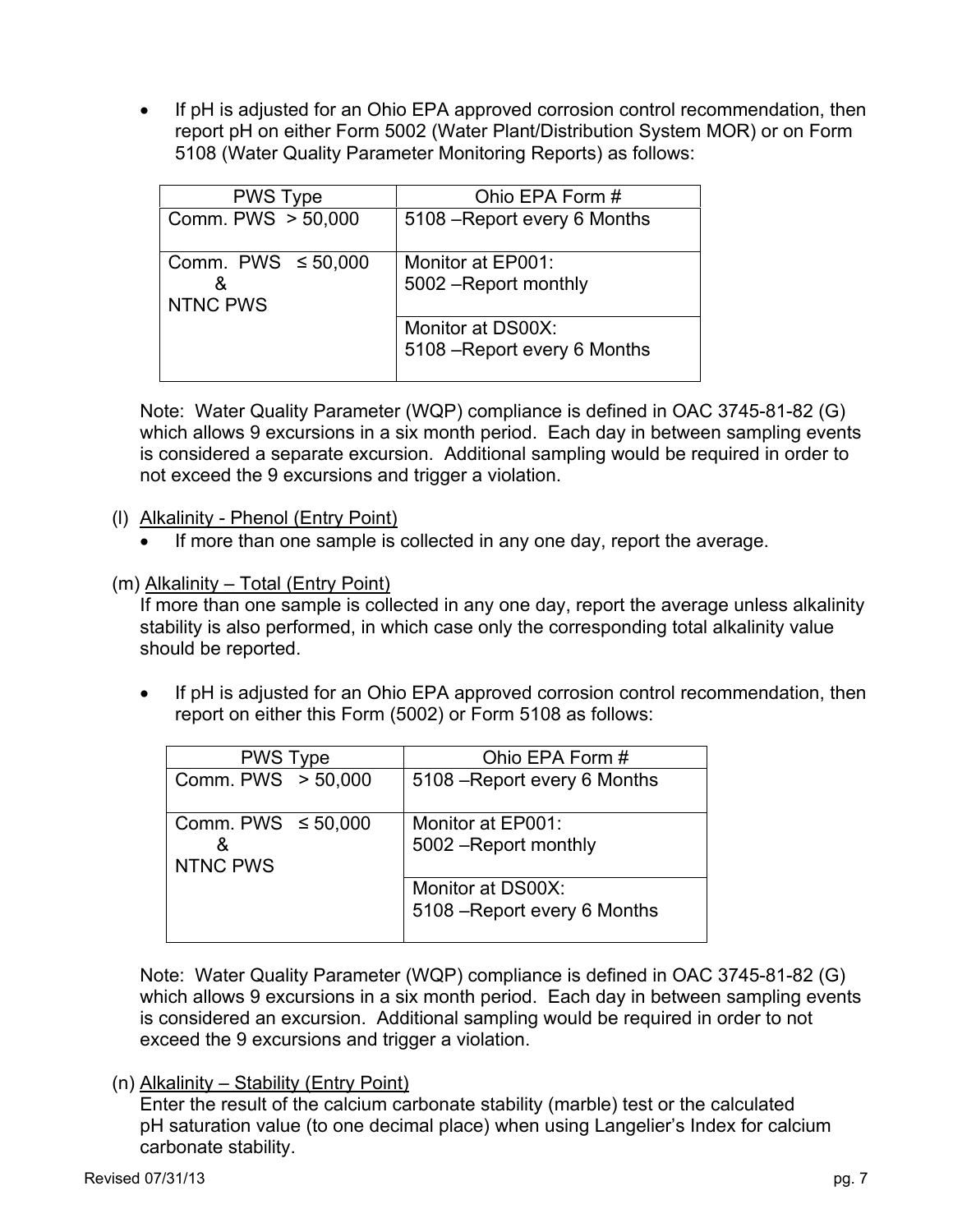**Note:** Report the actual alkalinity test result NOT the difference between (m) and (n).

(o) Hardness (Entry Point)

- Report total hardness as CaCO<sub>3</sub>.
- If more than one sample is collected in any one day then report the average.

### (p) Phosphorus as Total P (Entry Point)

- Report if phosphate is fed for other than corrosion control (i.e., sequestration).
- Report as total phosphorus  $(P)$ .
- Report to one decimal place.
- If more than one sample is collected in any one day then report the highest.

### (q) Orthophosphate as  $PO<sub>4</sub>$  (At Entry Point)

- Report as orthophosphate  $(PO<sub>4</sub>)$ .
- Report to one decimal place.
- If more than one sample is collected in any one day, report the lowest value in this column. Additionally report the highest value in the 'comment' column with the following notation: "Orthophosphate at entry point (high value) =  $\frac{mg}{L}$ ".
- If orthophosphate is fed for an Ohio EPA approved corrosion control recommendation, then report on either Form 5002 (Water Plant/Distribution System MOR) or on Form 5108 (Water Quality Parameter Monitoring Report) as follows:

| <b>PWS Type</b>         | Ohio EPA Form #                            |  |  |  |  |  |  |  |  |
|-------------------------|--------------------------------------------|--|--|--|--|--|--|--|--|
| Comm. PWS > 50,000      | 5108 – Report every 6 Months               |  |  |  |  |  |  |  |  |
| Comm. PWS $\leq 50,000$ | Monitor at EP001:<br>5002 - Report monthly |  |  |  |  |  |  |  |  |
| NTNC PWS                |                                            |  |  |  |  |  |  |  |  |
|                         | Monitor at DS00X:                          |  |  |  |  |  |  |  |  |
|                         | 5108 - Report every 6 Months               |  |  |  |  |  |  |  |  |

Note: Water Quality Parameter (WQP) compliance is defined in OAC 3745-81-82 (G) which allows 9 excursions in a six month period. Each day in between sampling events is considered an excursion. Additional sampling would be required in order to not exceed the 9 excursions and trigger a violation.

#### (r1) Iron (Entry Point)

- Report to one decimal place (0.34 becomes 0.3; 0.35 becomes 0.4, which exceeds the SMCL).
- If more than one sample is collected in any one day, report the highest.
- Entry point data should be recorded for the day it was collected.

#### (s1) Manganese (Entry Point)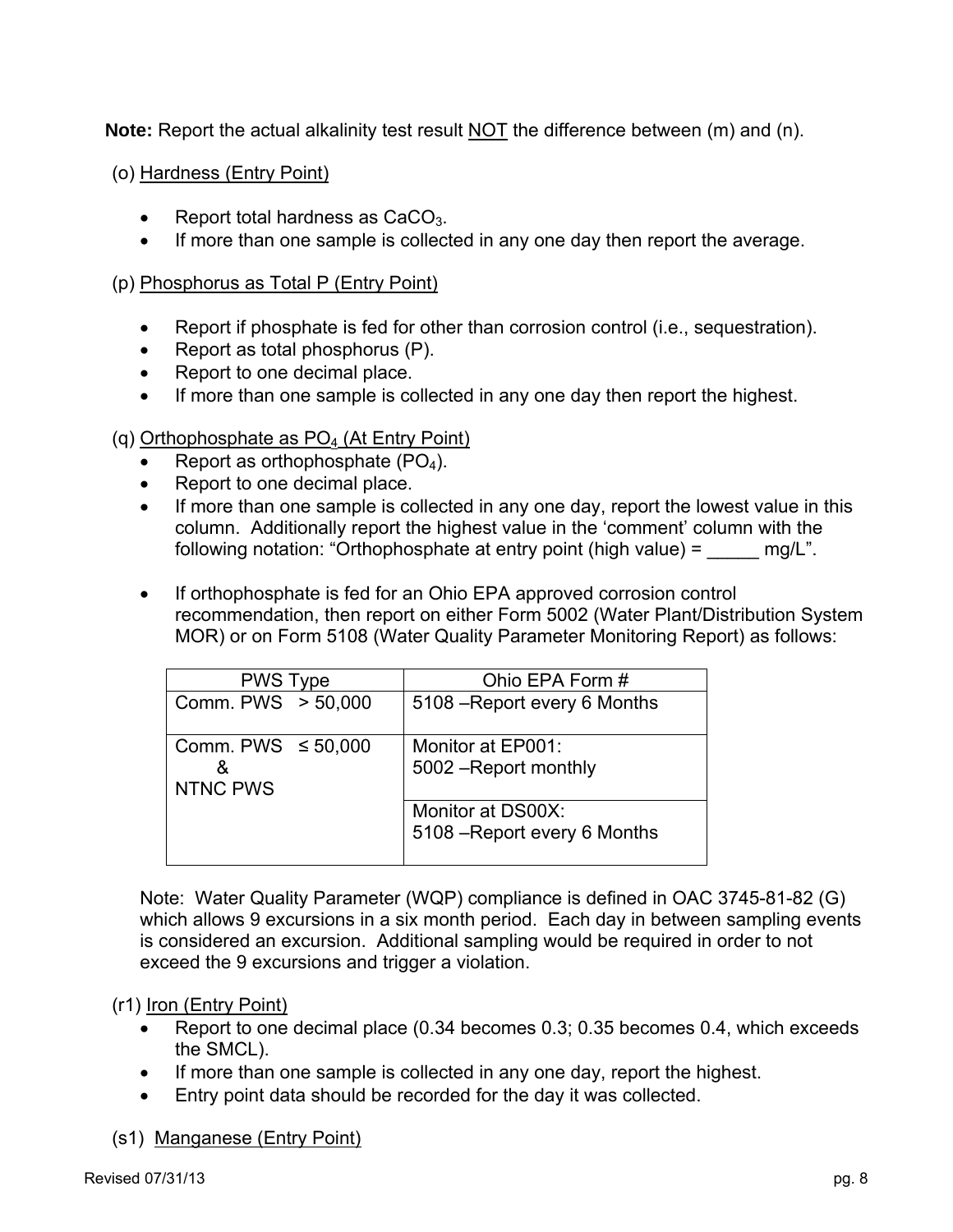- Report to two decimal places (0.054 becomes 0.05; 0.055 becomes 0.06, which exceeds the SMCL).
- If more than one sample is collected in any one day then report the highest.
- Entry point data should be recorded for the day it was collected.

# (r2) Iron Quality Control Laboratory Check (Split) Sample

Community PWSs with treatment to reduce iron and which elect to use a test kit must perform a split sample with an OEPA approved lab once per month. Report the lab analysis and date. The difference between the lab analysis and the corresponding test kit analysis should be no greater than 0.2 mg/L. If it is greater than 0.2 mg/L, reinstate weekly monitoring at an Ohio EPA approved lab per OAC 3745-83-01 (F)(5)(c) within 72 hours. Weekly split sampling shall continue until the deviation between the split sample results from an in-house test kit and a certified laboratory is within acceptable limits.

# (s2) Manganese Quality Control Laboratory Check (Split) Sample

Community PWSs with treatment to reduce manganese and which elect to use a test kit must perform a split sample with an OEPA approved lab once per month. Report the lab analysis and date. The difference between the lab analysis and the corresponding test kit analysis should be no greater than 0.04 mg/L. If it is greater than 0.04 mg/L, re-instate weekly monitoring at an Ohio EPA approved lab per OAC 3745-83-01 (F)(6)(c) within 72 hours. Weekly split sampling shall continue until the deviation between the split sample results from an in-house test kit and a certified laboratory is within acceptable limits.

# (t) Copper (Entry Point)

- Report to one decimal place.
- If more than one sample is collected on any one day, report the highest.

Note: Fact sheet available for PWSs using copper sulfate as an algaecide (*Application of Aquatic Pesticides and Algaecides to Reservoirs Used as a Public Drinking Water Supply*).

# (u) Chlorine Dioxide (Entry Point)

- Report the level of chlorine dioxide collected at the entrance to the distribution system daily.
- Report to at least one decimal place.
- If more than one sample is collected in any one day, report the highest.

If any routine daily sample, taken at the entrance to the distribution system, exceeds the MRDL of 0.8 mg/L then place an 'x' in the adjacent "Exceed" column and take a *followup* three sample set for chlorine dioxide in the distribution system on the following day (proceed to instruction (cc) and (dd)).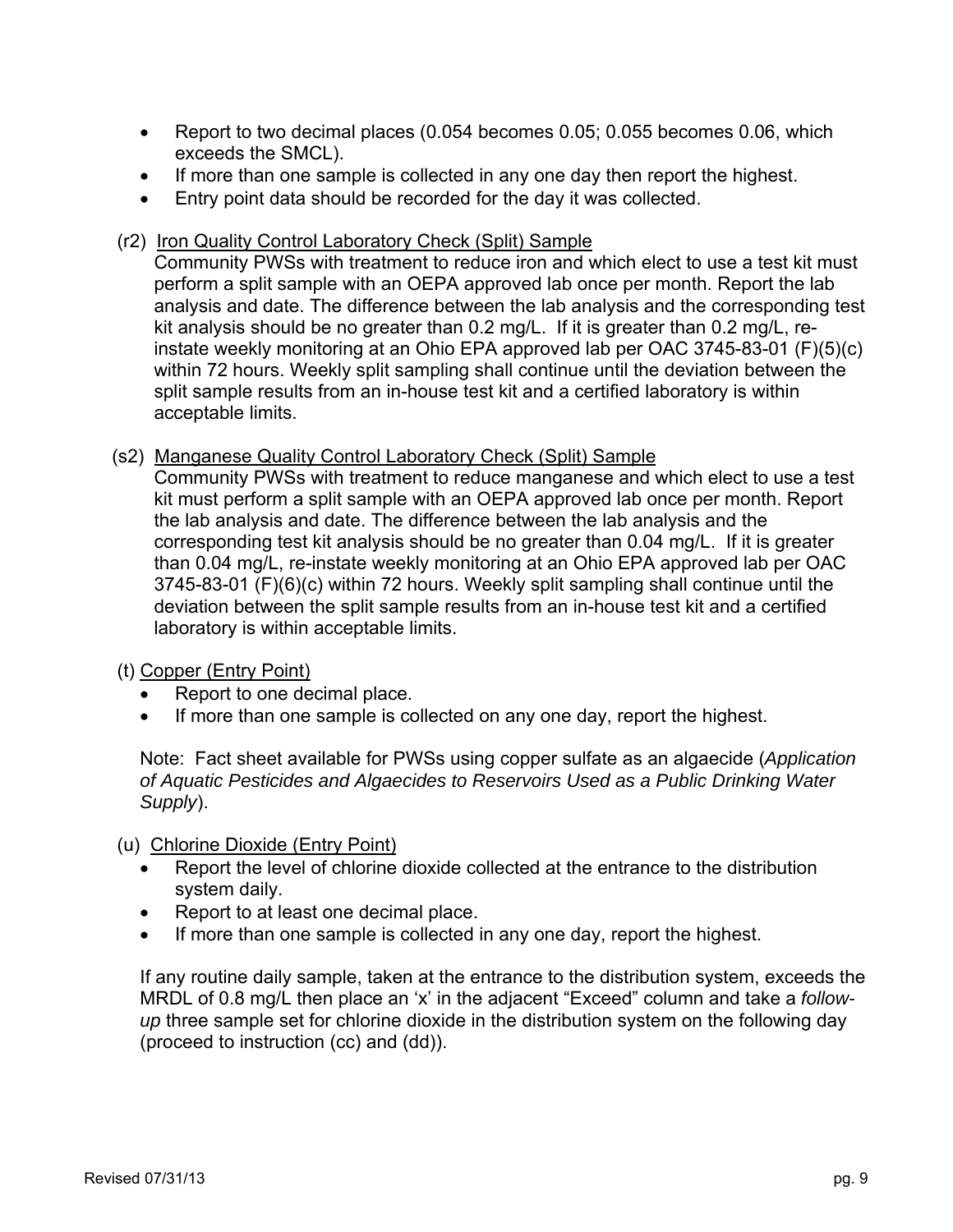An **acute** MRDL violation occurs when:

Any daily sample taken at the entrance to the distribution system exceeds the MRDL, and on the following day one or more of the three samples taken in the distribution system exceeds the MRDL, or

Failure to conduct the *follow-up* monitoring in the distribution system (three sample set).

The public water system shall take immediate corrective action to lower the level of chlorine dioxide below the MRDL and shall notify the public according to the procedures for acute health risks in rule 3745-81-32 of the OAC.

The public water system must notify its Ohio EPA District Office within 24 hours of determining it has an acute MRDL violation.

A **non-acute** MRDL violation occurs when:

Any two consecutive daily samples taken at the entrance to the distribution system exceed the MRDL but all distribution system samples are below the MRDL, or

Failure to monitor at the entrance to the distribution system the day following an exceedance of the chlorine dioxide MRDL.

The public water system shall take corrective action to lower the level of chlorine dioxide below the MRDL at the point of sampling and shall issue a tier 2 public notice in accordance with Ohio Administrative Code rule 3745-81-32(C).

(v) Chlorite (Entry Point)

- Report the level of chlorite collected at the entrance to the distribution system daily.
- Report to one decimal place.
- If more than one sample is collected in any one day then report the highest.

If any routine daily sample, taken at the entrance to the distribution system, exceeds the chlorite maximum contaminant level (MCL) of 1.0 mg/L then place an 'x' in the adjacent "Exceed" column and take a *follow-up*, three sample set for chlorite in the distribution system on the following day [proceed to instruction (cc)(dd)].

Compliance with the MCL for chlorite shall be based on an arithmetic average of each three-sample set taken in the distribution system. If the arithmetic average of any threesample set exceeds the MCL, the system is in violation of the MCL and must notify the public according to rule 3745-81-32 of the OAC.

(w), (x), (y), and (z) Chlorine Residual

A public water system that provides water treated with chlorine shall monitor for free OR combined chlorine at least once every day that water is available to the public at each entry point to the distribution system and at a representative point in the distribution system.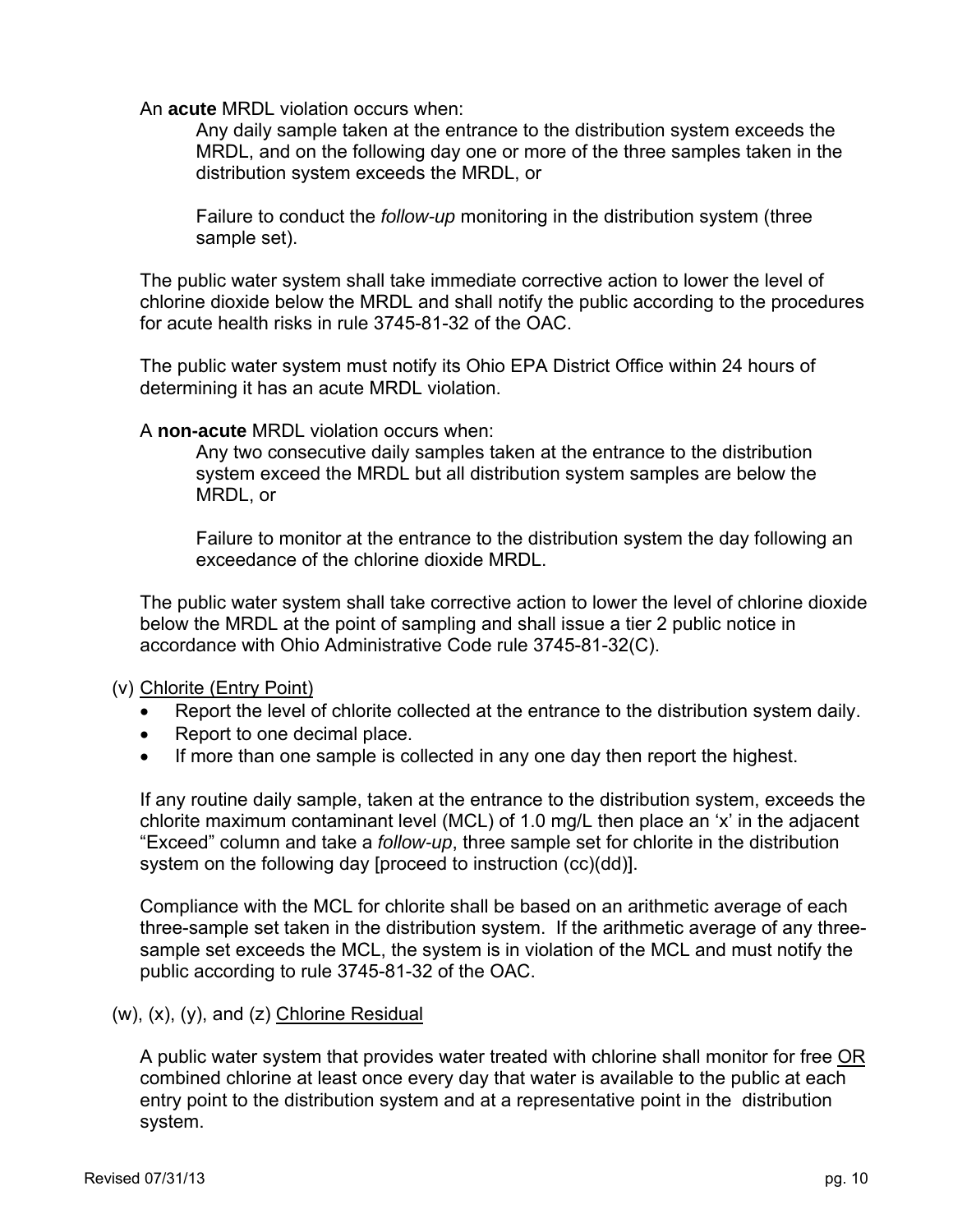- Non-community ground water systems that utilize chlorine solely for the oxidation of iron, manganese or hydrogen sulfide and are not required to maintain a chlorine residual in the distribution system, do not have to perform this monitoring.
- Non-community ground water systems whose distribution system is solely interior plumbing in a single building, only need to collect one representative sample daily (either Entry Point or Distribution).
- Non-community PWS's that feed chlorine for disinfection purposes are required to monitor and report chlorine residual levels on an MOR.
- Satellite systems without supplemental chlorination do not need to monitor chlorine residual at the entry point to the distribution system.
- (w) Chlorine Residual Free (daily at plant tap / entry point)
- $(x)$  Chlorine Residual Combined (daily at plant tap / entry point)<br>(y) Chlorine Residual Free (daily in distribution system)
- (y) Chlorine Residual Free (daily in distribution system)

- (z) Chlorine Residual Combined (daily in distribution system)
- Report to one decimal place.
- If more than one sample is collected in any one day then report the lowest result unless both free and combined chlorine residuals are being reported. In that case, report the lowest free chlorine residual if free chlorination is being practiced along with its associated combined value. If chloramination is being practiced, then report the lowest combined chlorine residual and its associated free value.

Example: free chlorination is being practiced; three samples were collected in one day in the distribution system as follows-

|                   | Free chlorine | Combined chlorine |  |  |  |  |
|-------------------|---------------|-------------------|--|--|--|--|
| 1230 Main Street  | 1.2 $mg/L$    | $0.2$ mg/L        |  |  |  |  |
| 2455 First Street | 1.4 $mg/L$    | $0.1$ mg/L        |  |  |  |  |
| 7893 Third Street | $1.0$ mg/L    | $0.3$ mg/L        |  |  |  |  |

In column (y) you would report 1.0 mg/L and in column (z) you would report 0.3 mg/L (not 0.1 mg/L).

Public water systems using chlorine dioxide as a primary disinfectant shall report the chlorine dioxide level of a daily sample collected at a representative point in the distribution system in column (y) of the MOR. Additionally:

- o report to at least one decimal place
- o if more than one sample is collected in any one day, report the other sample(s) in the comment section.

Note: Total chlorine residual analysis is to be performed at the time that total coliform distribution samples are collected per OAC 3745-81-70 (E). If the free chlorine residual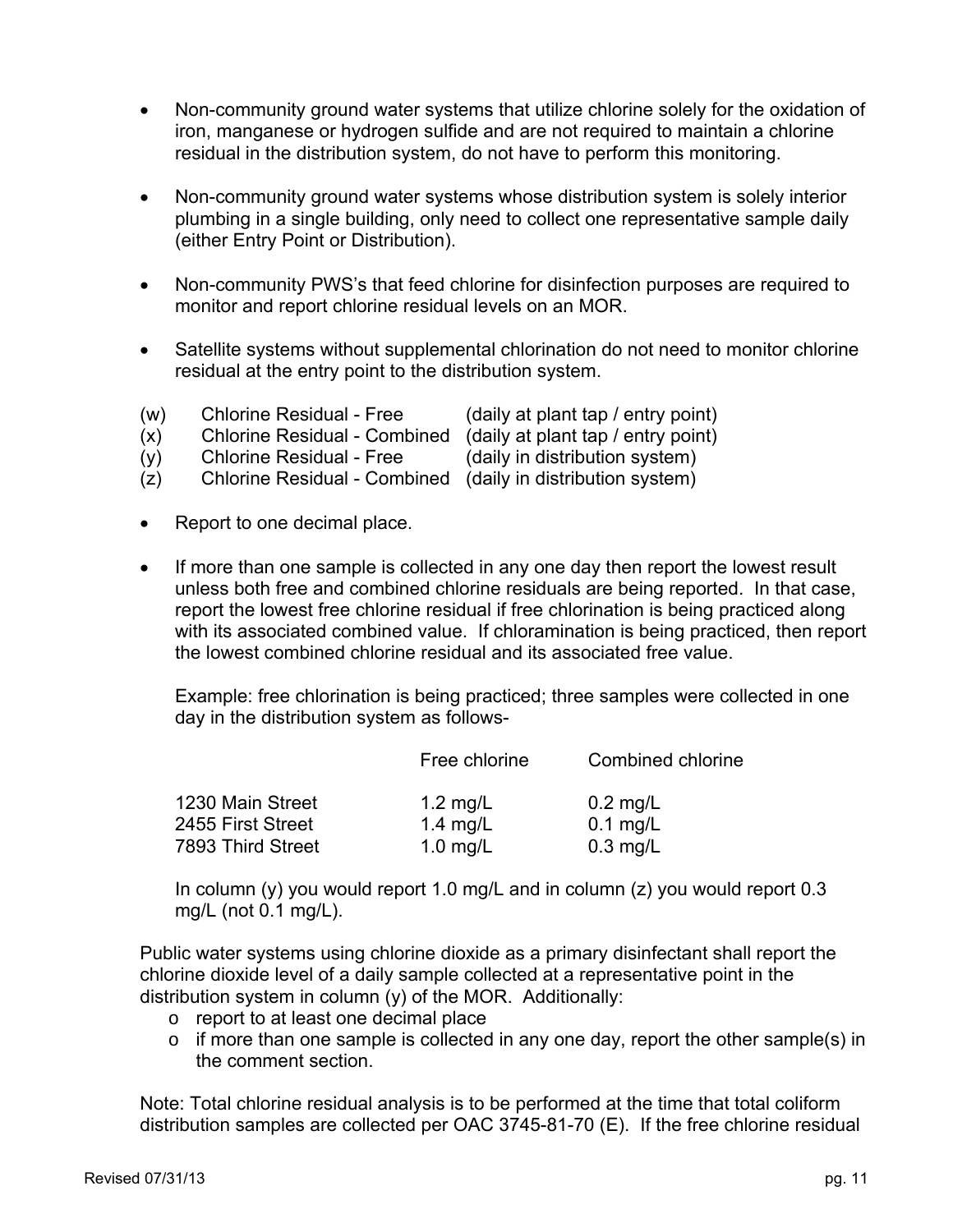analysis was also performed, then this data (free and combined) should be considered when reporting the minimum level in the distribution system for the day.

### (aa) Chlorine Residual -Total; # of Samples

Report how many tests for total chlorine were performed during the month.

- The number of tests to report is equal to the number of routine and repeat total coliform samples that were collected.
- The chlorine residual (total) shall be measured at least at the same points in the distribution system and at the same time as routine and repeat total coliforms are sampled. Therefore, the number should be at least equal to the number of total coliform samples that were collected during the month

### (bb) Chlorine Residual -Total; Average Value

- Report the average value of all the tests performed from (aa) above.
- Report to one decimal place.

#### (cc) and (dd) Chlorite / Chlorine Dioxide (Distribution Sampling)

 Public water systems that feed chlorine dioxide have to *routinely* monitor their distribution system for chlorite with a monthly three sample set. Additional, *follow-up*, three sample set(s) will have to be collected if the chlorite MCL is exceeded at the entry point.

Public water systems that feed chlorine dioxide have to monitor their distribution system for chlorine dioxide with a *follow-up*, three sample set if the MRDL is exceeded at the entry point.

Place an "X" in the appropriate column (cc) or (dd) to identify whether chlorite or chlorine dioxide is being monitored. Proceed to instruction (ee)(ff).

NOTE: in the event that chlorite and chlorine dioxide monitoring occurs simultaneously then annotate the form as necessary to report both parameters (utilize the extra space provided in the comments section).

#### (ee) and (ff) Routine / Follow-Up (Distribution Sampling)

Public water systems that feed chlorine dioxide have to collect *routine* monthly samples in the distribution system for chlorite. Additional, *follow-up*, samples may be required for chlorite or chlorine dioxide. Place an 'x' in the appropriate column to identify the type of sample being collected. Proceed to instruction (gg)(hh)(ii)(ii)(kk).

- (gg) First Customer (0 hours) [FC00x]
- (hh) First Customer (6 hours) [FC00x]
- (ii) First Customer (12 hours) [FC00x]
- (jj) Average Residence Time [AT00x]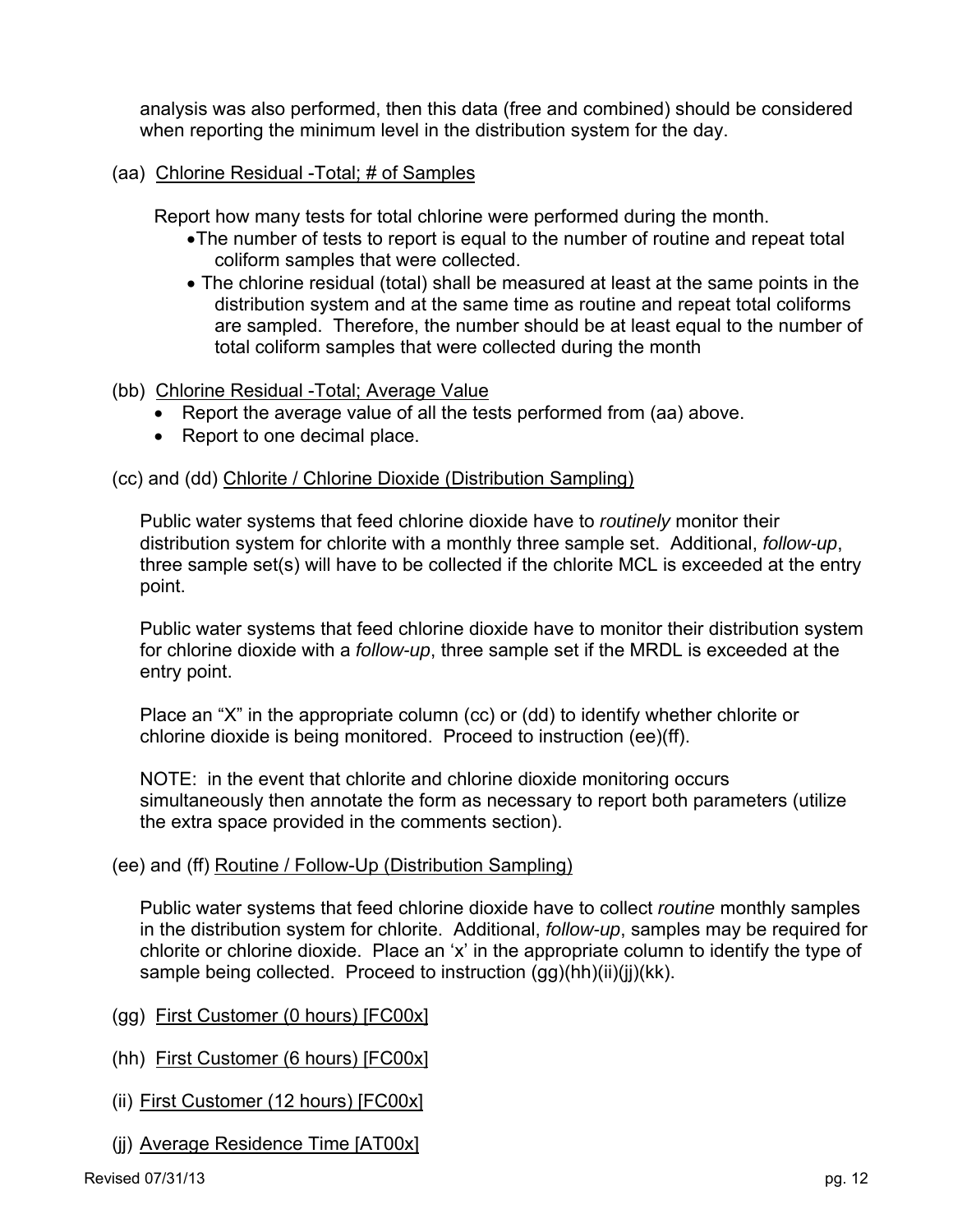#### (kk) Maximum Residence Time [MT00x]

These columns are used to report either chlorite or chlorine dioxide three sample sets that are collected in the distribution system. Sampling shall occur as follows:

Three sample set for chlorite

- Collect one sample near the first customer (sample monitoring point FC00x), enter result in column (gg).
- Collect one sample at a location representative of average residence time (sample monitoring point AT00x), enter result in column (ii).
- Collect one sample at a location representative of maximum residence time (sample monitoring point MT00x), enter result in column (kk).

Where "x" is a number associated with that sampling location, per your D/DBP sample monitoring plan.

#### Three sample set for chlorine dioxide

If either chlorine dioxide or chloramines are used to maintain a disinfectant residual in the distribution system, or if chlorine is used to maintain a disinfectant residual in the distribution system and there are no additional points of chlorination beyond the entry point (i.e., no booster chlorination), the public water system shall take the three samples as close to the first customer as possible, at intervals of at least six hours. Utilize columns (gg), (hh) and (ii). Otherwise, the three sample set must be taken at the locations as described for chlorite.

#### (ll) Comments

Provide annotations as necessary.

#### **Bromate Monitoring (Entry Point)**

Bromate must be reported by the laboratory on the chemical SSR. Bromate is optionally allowed to also be reported in the comment section on the day(s) that the sample(s) are collected. The following notation should be used "Bromate at entry point  $=$   $mg/L$ ."

Water Plants that use ozone must conduct monthly bromate monitoring at the entry point. The sample shall be collected while the ozonation system is operating under normal conditions. During months in which more than one sample is collected, the monthly result shall be the average of all samples.

Compliance with the MCL for bromate shall be based on a running annual arithmetic average, computed quarterly, of monthly samples. If the MCL is exceeded then public notification is to occur in accordance with OAC 3745-81-32 and the Director is to be notified in accordance with OAC 3745-81-75.

If, during the first year of monitoring, any individual quarter's average will cause the running annual average to exceed the MCL, the public water system is in violation at the end of that quarter.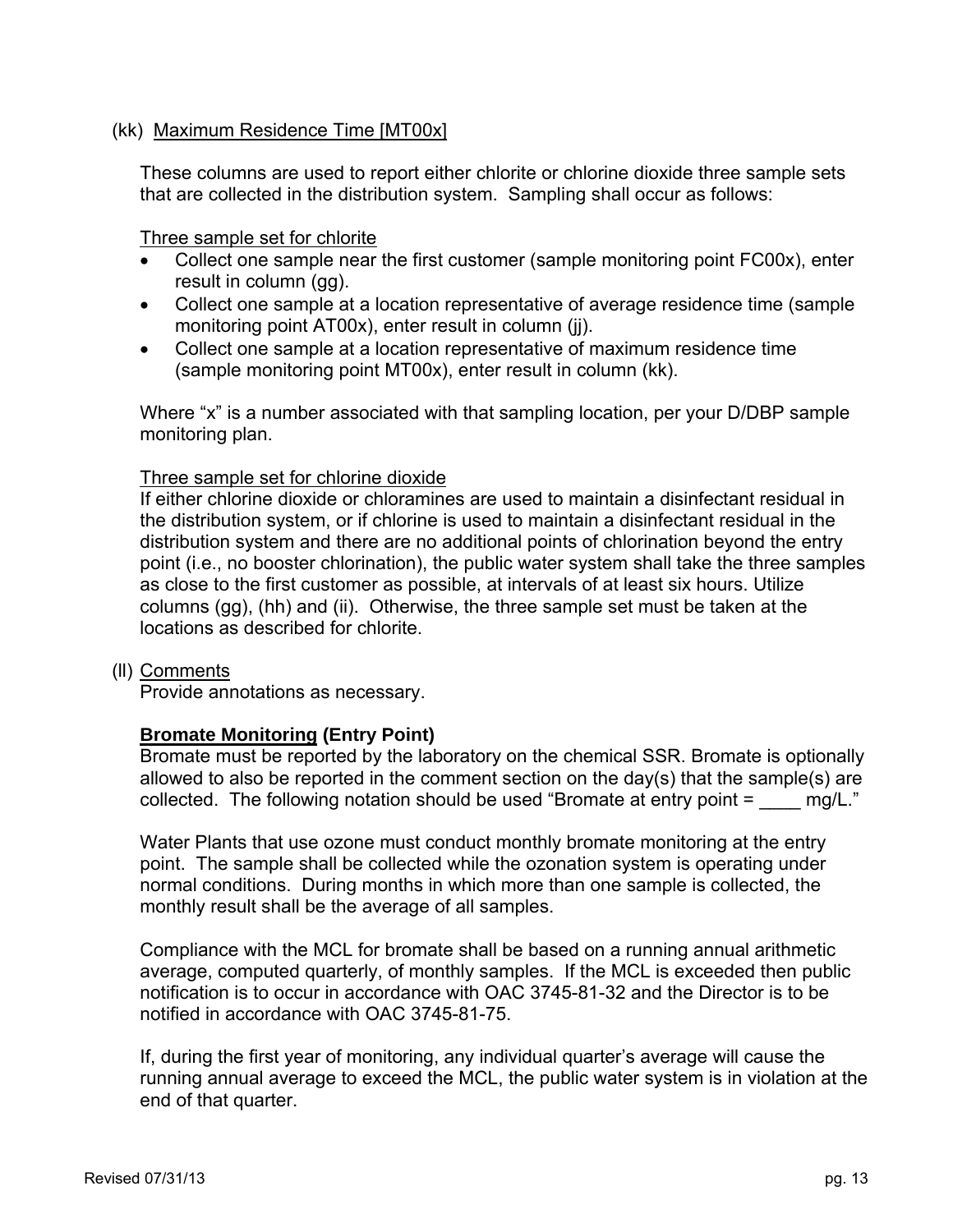Failure to complete the required monitoring is a monitoring violation. The public water system will be in violation for the entire period covered by the running annual average. If a public water system fails to complete twelve consecutive months of monitoring, compliance with the MCL for the last four-quarter compliance period shall be based on an average of the available data.

Reduced monitoring: public water systems required to analyze for bromate may reduce monitoring from monthly to once per quarter, if the system demonstrates that the average source water bromide concentration is less than 0.05 mg/L, based upon representative monthly bromide measurements for one year. The public water system must continue bromide monitoring to remain on reduced bromate monitoring. The public water system may remain on reduced bromate monitoring until the running annual average source water bromide concentration, computed quarterly, is equal to or greater than 0.05 mg/L based upon representative monthly measurements. If the running annual average source water bromide concentration is equal to or greater than 0.05 mg/L, the public water system shall resume routine monitoring.

### **Signature and certification number of Operator of Record**

- The Operator of Record is to print their name and certification number followed by their signature and date; or
- The Operator of Record or delegate shall PIN and submit the MOR through eDWR.
- If the PWS is not required to have an Operator of Record, the MOR may be pinned by a responsible party for the PWS.

The monthly operating report is to be submitted to Ohio EPA by the tenth day of the following month.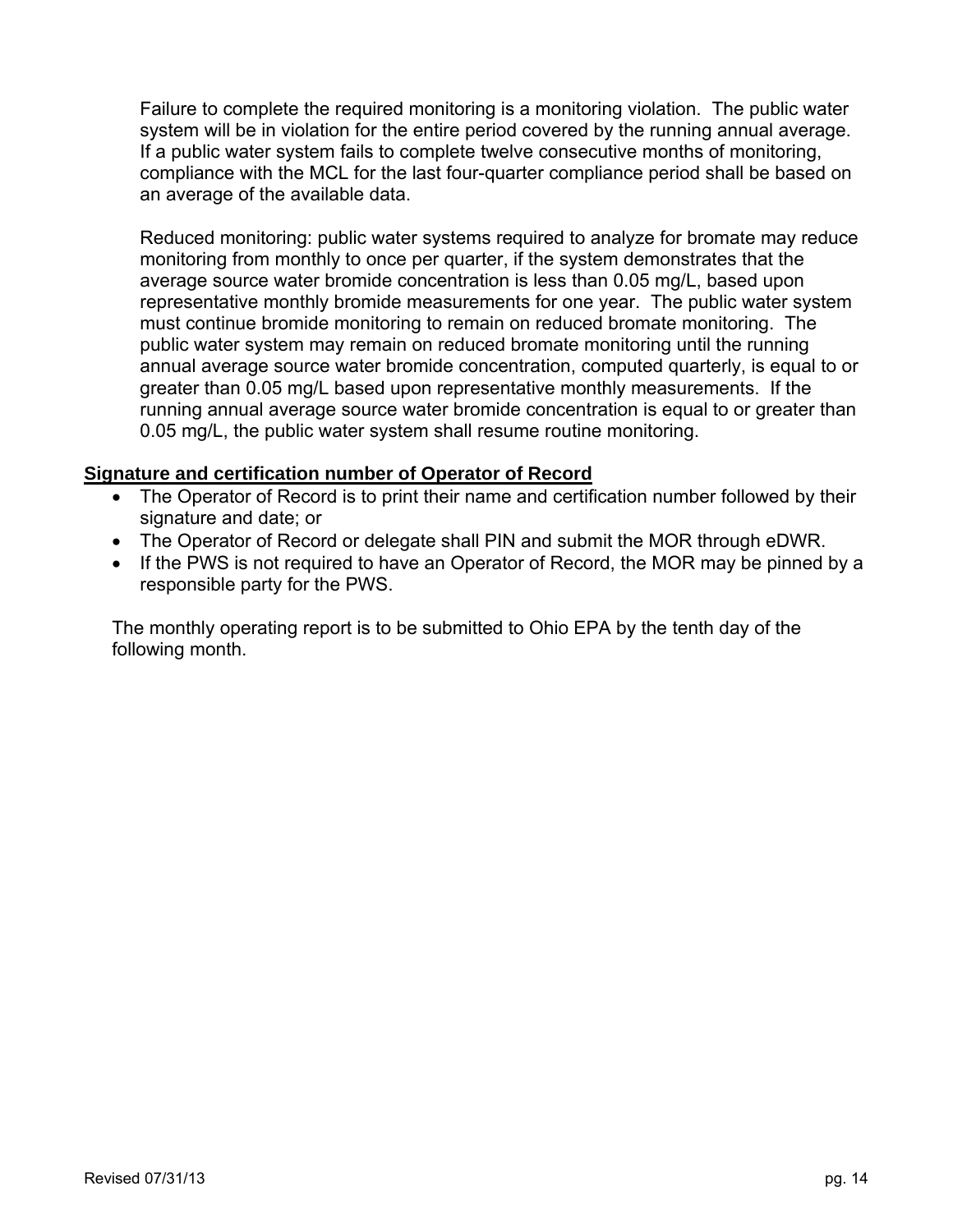|     | <b>OhioEPA</b><br><b>Division of Drinking and Ground Waters</b> | <b>Highest Fluoride Result/Month:</b><br>Date of Highest Fluoride Result/Month:<br>Fluoride Compound Applied:<br>FL QC Check Sample Date: |                           |                                                  | (f)<br>(g)<br>(h)<br>(i) | PWS Name: | PWS Name:<br>STU Name:<br>PWSID #:<br>NTU #:<br>STU #: |                               |                     | <b>Water Plant/Distribution System</b><br><b>Monthly Operating Report (MOR)</b><br>Reporting Period:<br>Analytical Lab ID:<br>Analytical Lab Name:<br>Iron Manganese QC Laboratory Check Data<br>Mn Date:<br>(r2)<br>Iron date:<br>(s2) |                      |                                                      |                |                     |  |  |  |  |  |
|-----|-----------------------------------------------------------------|-------------------------------------------------------------------------------------------------------------------------------------------|---------------------------|--------------------------------------------------|--------------------------|-----------|--------------------------------------------------------|-------------------------------|---------------------|-----------------------------------------------------------------------------------------------------------------------------------------------------------------------------------------------------------------------------------------|----------------------|------------------------------------------------------|----------------|---------------------|--|--|--|--|--|
|     |                                                                 | FL QC Check Sample (Pass/Fail):                                                                                                           | <b>Fluoride Reporting</b> |                                                  | (j)                      |           |                                                        |                               |                     |                                                                                                                                                                                                                                         | <b>Iron Value</b>    |                                                      | mg/L Mn Value: | mg/L                |  |  |  |  |  |
|     |                                                                 |                                                                                                                                           |                           |                                                  |                          |           | <b>Plant Tap / Entry Point</b>                         |                               |                     |                                                                                                                                                                                                                                         |                      |                                                      |                |                     |  |  |  |  |  |
| Day | <b>Plant Production</b><br>(MGD)                                | Calculated<br>Fluoride<br>Dosage<br>(mg/L)                                                                                                | Raw<br>(mg/L)             | <b>Plant Lab Analysis</b><br>Plant Tap<br>(mg/L) | Distribution<br>(mg/L)   | pH        | Phenol<br>(mg/L)                                       | Alkalinity<br>Total<br>(mg/L) | Stability<br>(mg/L) | Hardness<br>(mg/L)                                                                                                                                                                                                                      | Phosphorus<br>(mg/L) | Ortho -<br>phosphate as<br>PO <sub>4</sub><br>(mg/L) | Iron<br>(mg/L) | Manganese<br>(mg/L) |  |  |  |  |  |
|     | (a)                                                             | (b)                                                                                                                                       | (c)                       | (d)                                              | (e)                      | (k)       | (1)                                                    | (m)                           | (n)                 | (0)                                                                                                                                                                                                                                     | (p)                  | (q)                                                  | (r1)           | (s1)                |  |  |  |  |  |
|     |                                                                 |                                                                                                                                           |                           |                                                  |                          |           |                                                        |                               |                     |                                                                                                                                                                                                                                         |                      |                                                      |                |                     |  |  |  |  |  |
|     |                                                                 |                                                                                                                                           |                           |                                                  |                          |           |                                                        |                               |                     |                                                                                                                                                                                                                                         |                      |                                                      |                |                     |  |  |  |  |  |
|     |                                                                 |                                                                                                                                           |                           |                                                  |                          |           |                                                        |                               |                     |                                                                                                                                                                                                                                         |                      |                                                      |                |                     |  |  |  |  |  |
|     |                                                                 |                                                                                                                                           |                           |                                                  |                          |           |                                                        |                               |                     |                                                                                                                                                                                                                                         |                      |                                                      |                |                     |  |  |  |  |  |
|     |                                                                 |                                                                                                                                           |                           |                                                  |                          |           |                                                        |                               |                     |                                                                                                                                                                                                                                         |                      |                                                      |                |                     |  |  |  |  |  |
|     |                                                                 |                                                                                                                                           |                           |                                                  |                          |           |                                                        |                               |                     |                                                                                                                                                                                                                                         |                      |                                                      |                |                     |  |  |  |  |  |
|     |                                                                 |                                                                                                                                           |                           |                                                  |                          |           |                                                        |                               |                     |                                                                                                                                                                                                                                         |                      |                                                      |                |                     |  |  |  |  |  |
|     |                                                                 |                                                                                                                                           |                           |                                                  |                          |           |                                                        |                               |                     |                                                                                                                                                                                                                                         |                      |                                                      |                |                     |  |  |  |  |  |
|     |                                                                 |                                                                                                                                           |                           |                                                  |                          |           |                                                        |                               |                     |                                                                                                                                                                                                                                         |                      |                                                      |                |                     |  |  |  |  |  |
|     |                                                                 |                                                                                                                                           |                           |                                                  |                          |           |                                                        |                               |                     |                                                                                                                                                                                                                                         |                      |                                                      |                |                     |  |  |  |  |  |
|     |                                                                 |                                                                                                                                           |                           |                                                  |                          |           |                                                        |                               |                     |                                                                                                                                                                                                                                         |                      |                                                      |                |                     |  |  |  |  |  |
|     |                                                                 |                                                                                                                                           |                           |                                                  |                          |           |                                                        |                               |                     |                                                                                                                                                                                                                                         |                      |                                                      |                |                     |  |  |  |  |  |
|     |                                                                 |                                                                                                                                           |                           |                                                  |                          |           |                                                        |                               |                     |                                                                                                                                                                                                                                         |                      |                                                      |                |                     |  |  |  |  |  |
|     |                                                                 |                                                                                                                                           |                           |                                                  |                          |           |                                                        |                               |                     |                                                                                                                                                                                                                                         |                      |                                                      |                |                     |  |  |  |  |  |
|     |                                                                 |                                                                                                                                           |                           |                                                  |                          |           |                                                        |                               |                     |                                                                                                                                                                                                                                         |                      |                                                      |                |                     |  |  |  |  |  |
|     |                                                                 |                                                                                                                                           |                           |                                                  |                          |           |                                                        |                               |                     |                                                                                                                                                                                                                                         |                      |                                                      |                |                     |  |  |  |  |  |
|     |                                                                 |                                                                                                                                           |                           |                                                  |                          |           |                                                        |                               |                     |                                                                                                                                                                                                                                         |                      |                                                      |                |                     |  |  |  |  |  |
|     |                                                                 |                                                                                                                                           |                           |                                                  |                          |           |                                                        |                               |                     |                                                                                                                                                                                                                                         |                      |                                                      |                |                     |  |  |  |  |  |
|     |                                                                 |                                                                                                                                           |                           |                                                  |                          |           |                                                        |                               |                     |                                                                                                                                                                                                                                         |                      |                                                      |                |                     |  |  |  |  |  |
|     |                                                                 |                                                                                                                                           |                           |                                                  |                          |           |                                                        |                               |                     |                                                                                                                                                                                                                                         |                      |                                                      |                |                     |  |  |  |  |  |
|     |                                                                 |                                                                                                                                           |                           |                                                  |                          |           |                                                        |                               |                     |                                                                                                                                                                                                                                         |                      |                                                      |                |                     |  |  |  |  |  |
|     |                                                                 |                                                                                                                                           |                           |                                                  |                          |           |                                                        |                               |                     |                                                                                                                                                                                                                                         |                      |                                                      |                |                     |  |  |  |  |  |
|     |                                                                 |                                                                                                                                           |                           |                                                  |                          |           |                                                        |                               |                     |                                                                                                                                                                                                                                         |                      |                                                      |                |                     |  |  |  |  |  |
|     |                                                                 |                                                                                                                                           |                           |                                                  |                          |           |                                                        |                               |                     |                                                                                                                                                                                                                                         |                      |                                                      |                |                     |  |  |  |  |  |
|     |                                                                 |                                                                                                                                           |                           |                                                  |                          |           |                                                        |                               |                     |                                                                                                                                                                                                                                         |                      |                                                      |                |                     |  |  |  |  |  |
|     |                                                                 |                                                                                                                                           |                           |                                                  |                          |           |                                                        |                               |                     |                                                                                                                                                                                                                                         |                      |                                                      |                |                     |  |  |  |  |  |
|     |                                                                 |                                                                                                                                           |                           |                                                  |                          |           |                                                        |                               |                     |                                                                                                                                                                                                                                         |                      |                                                      |                |                     |  |  |  |  |  |
| Max |                                                                 |                                                                                                                                           |                           |                                                  |                          |           |                                                        |                               |                     |                                                                                                                                                                                                                                         |                      |                                                      |                |                     |  |  |  |  |  |
| Min |                                                                 |                                                                                                                                           |                           |                                                  |                          |           |                                                        |                               |                     |                                                                                                                                                                                                                                         |                      |                                                      |                |                     |  |  |  |  |  |
| Avg | EPA 5002 (Rev. 06/13)                                           | Operator of Record:                                                                                                                       |                           |                                                  |                          |           |                                                        | Certification Number: _       |                     |                                                                                                                                                                                                                                         |                      |                                                      |                | Date:               |  |  |  |  |  |